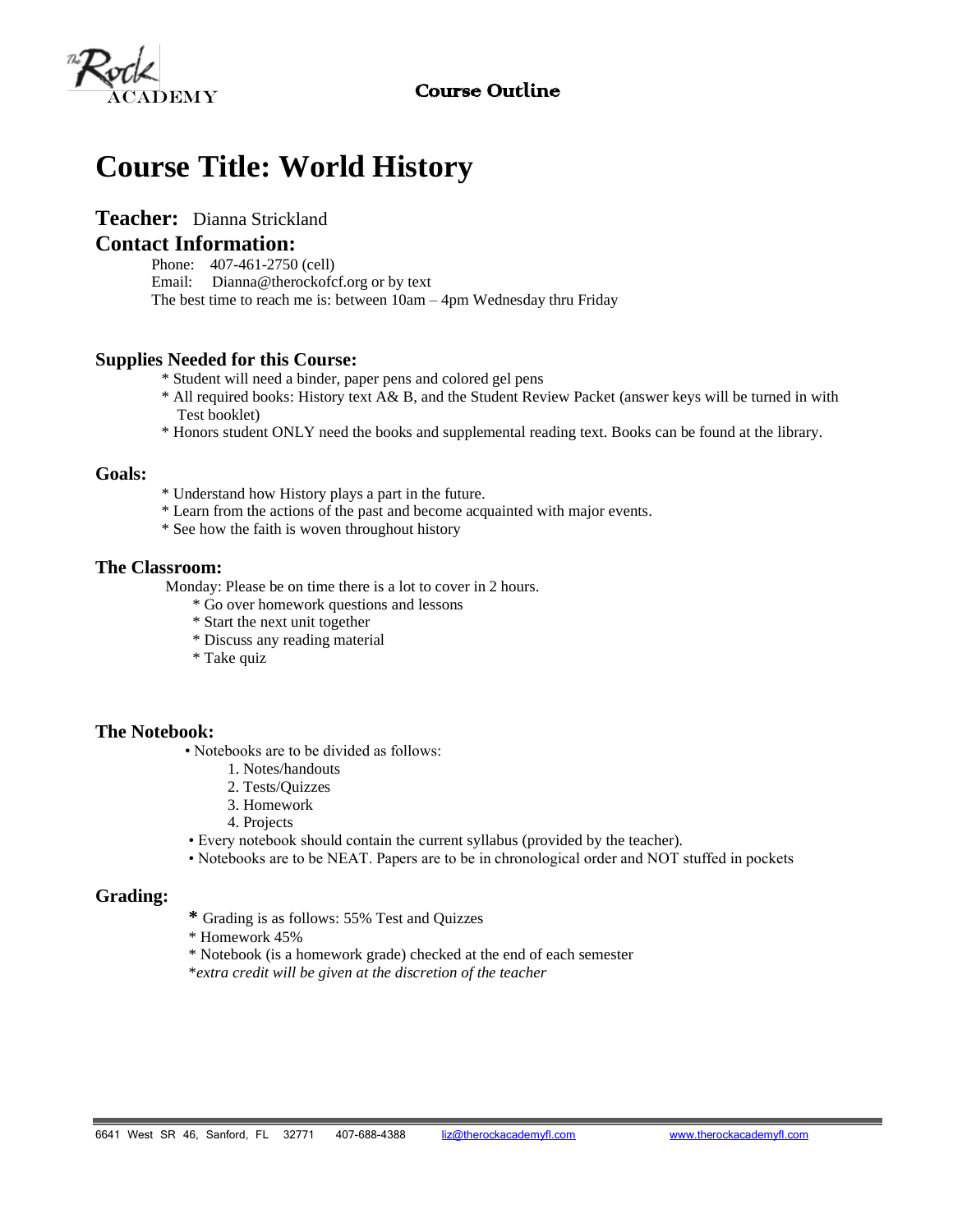# Course Outline



# **How to Get an 'A' in this Class:**

- \* Complete work assigned
- \* Call me when you need help
- \* Be intentional in your work, make sure to read all materials.
- \* Turn work in on time

#### **Absence and Late Work Policies:**

- **\***Work is due on the day of the class.
- \* If you are absent, we expect that on the NEXT class you will bring everything (2 weeks' worth) in to be . checked by the teacher. These lessons will not lose points for being late
- \* Contact the teacher if you need materials and get everything done at home. You may need to pick up work or get info from MSW or a classmate.
- \* If you need additional time—contact your teacher and work out a new due date (prior to the day of the . class). You will be held to that due date
- \* Any work that is more than one WEEK past due will receive a zero and cannot be made up, unless extra Time has been discussed with me.

# **TESTS**: Will be mostly be given in class

Take-Home Tests: Occasionally, parents are asked to proctor tests at home.

- Please make certain that your student has not received any outside assistance while taking the test.
- Please sign the Take-Home Test Cover Sheet and seal the test and cover sheet together.
- Tests are due the next class period.

# **Expectations:**

#### **You may expect the Teacher to:**

- Be prepared, on time and fair in the classroom.
- Respond to phone or text messages within 24 hours.
- Be available for conferences or discussions per appointment.
- Work hard to see every student succeed
- Provide free tutoring during the week (over phone)
- \* *Collect answer keys and test booklet first day of school*.

## **I will expect the Parents to:**

- Be aware of the current assignments for their students.
- Oversee the work at home making sure that students complete the assignments.
- Proctor any tests to be done at home
- Contact the teacher if there are any problems ASAP

## **I will expect the Student to:**

- Be polite and have good manners at all times! (See the Code of Conduct)
- Keep current with all assignments.
- Do all of their own work with honesty and integrity
- Get help when needed: call me!
- \* Work for about 45 min. to 1hour 3 days a week